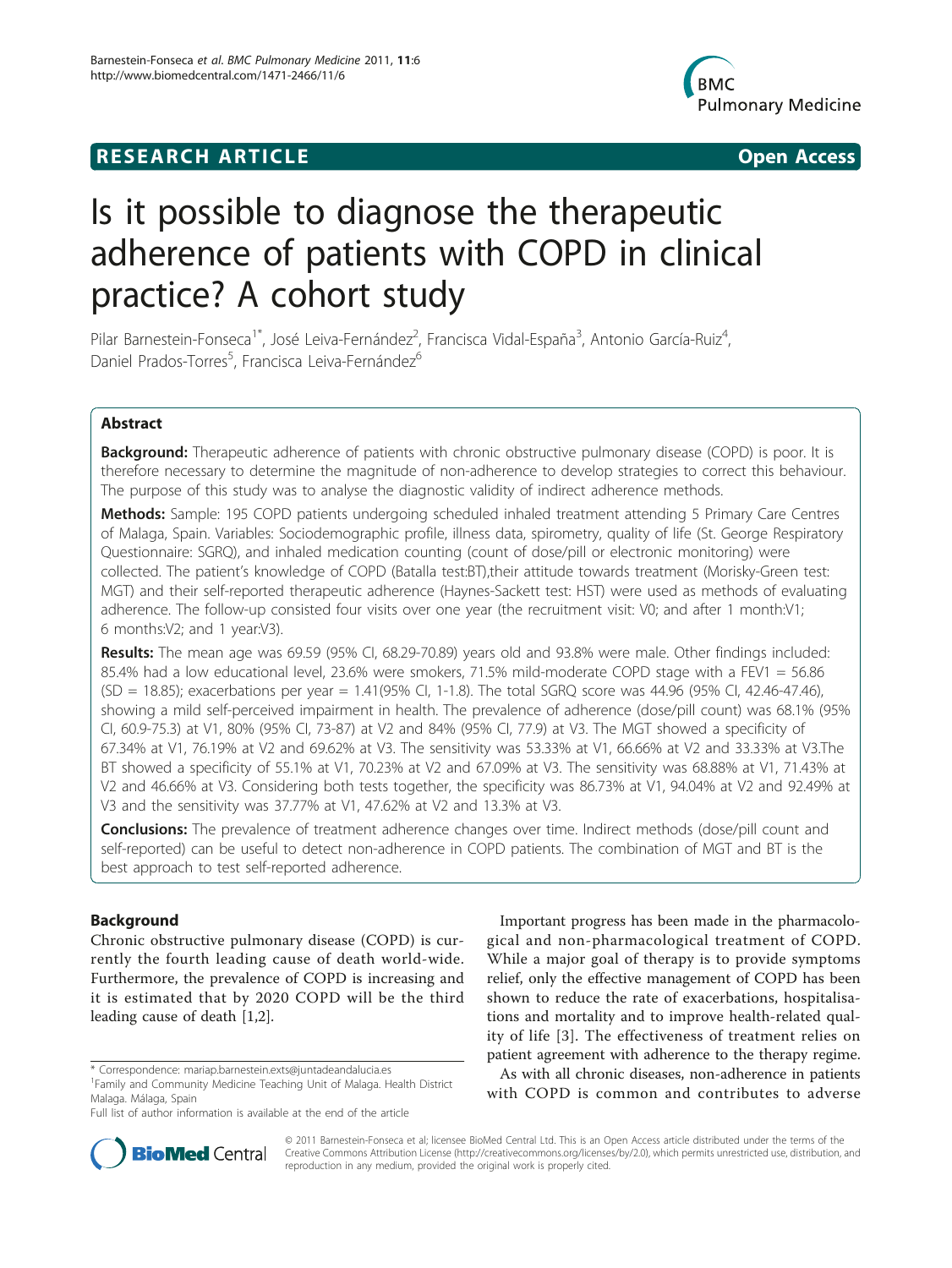health outcomes, reduced quality of life and increased healthcare expenditure [[4](#page-9-0)]. According to the World Health Organization, patient adherence to long-term therapy averages 50% [\[5](#page-9-0)]. In the Lung Health Study [\[6](#page-9-0)], therapeutic adherence with inhaled treatment recorded by self-reported methods after one year of follow-up was 60%, decreasing to 50% after five years of follow-up.

Different types of non adherence exist in COPD patients [[7\]](#page-9-0), including underuse (a reduction in the apparent daily use versus the standard dose of a medication that is indicated for the treatment or prevention of a disease or condition), overuse (use of higher than prescribed treatment doses, or shorter intervals between doses), improper or inappropriate use (the drug is ineffective, not indicated or if there is unnecessary duplication of therapy).

The most common type of non-adherence in COPD patients is underuse [[8\]](#page-9-0), and improper use is the most frequent type of non-adherence in patients older than 65 years of age with polypharmacy. In COPD, underuse is followed in frequency by overuse and improper use of the medication-delivering device. Underuse can be sporadic or systematic, from forgetting an occasional dose to changing dosing schedules; patients with underuse are at a higher risk for adherence-related morbidity [\[7](#page-9-0)].

Several methods exist to measure adherence in COPD, each with its own strengths and limitations. Biochemical evaluation of drug level can confirm the intake. However, this method is both expensive and invasive and can also reflect other factors, resulting in pharmacokinetic variations [[9\]](#page-9-0). Electronic monitors are increasingly being used in clinical trials to measure adherence. They provide accurate and reliable records of dosage but are expensive, subject to malfunction and cannot confirm ingestion [[10\]](#page-9-0). Other common methods to measure adherence include patients' diaries, pill counts, canister weighing and analysis of computerized pharmacy records, but these can overestimate adherence [\[11](#page-9-0)]. Pill count is limited to oral medications and only assesses whether the correct number of pills have been removed, it does not indicate ingestion, dose or dose frequency. However, this method is simple, available and useful in daily clinical practice as an approach to measuring adherence. Likewise, canister weighing is not reliable because activation of the device immediately prior to the visit can suggest adherence. Analysis of pharmacy records provides evidence of drug refill patterns but cannot assess ingestion or pattern of use [\[3](#page-9-0)].

The easiest approach to assessing adherence is to simply query the patient, but this method generally overestimates medication use [\[4](#page-9-0),[12\]](#page-9-0). Physician assessment of their patients' adherence is similar [[13\]](#page-9-0). In the clinical setting, therefore, reliance on any single method of assessment can be misleading.

On the other hand, patients who are not adherent and who are aware of this behaviour are those who are going to respond better to health educational policies. So, it is necessary to identify them properly and this would probably allows us to form patients groups more effectively for future educational interventions.

Nevertheless, it is still necessary to determine the magnitude of non-adherence in COPD patients as the first step towards developing strategies to correct these behaviours.

The objective of this study was to asses the diagnostic validity to estimate the prevalence of non-adherence in COPD patients with inhaled medication using three selfreported methods that could be useful and easy in clinical practice, considering the electronic monitoring or the pill count as the reference method.

# Methods

A cohort study was undertaken in 5 Health Care Center in Málaga Province. The subjects were COPD patients and with a medical records contained data about the diagnosis and treatment of their disease. The recruitment period was six months and the follow-up period was one year (Figure [1\)](#page-2-0). The inclusion criteria were: a diagnosis of COPD in the patient's clinical record, taking scheduled inhaled therapy, and belonging to the basic health care area. The exclusion criteria were: patients with any respiratory condition not included in the definition of COPD (bronchiectasis, asthma or cystic fibrosis) and patients with cognitive impairment.

The protocol and the patient information form were approved by a primary care ethics committee, and all the patients signed informed consent forms before their inclusion in the study.

We calculated the sample size according to the following data: (1) a prevalence of non-adherence using the MGT of 65%, found in a previous study of a cohort of COPD patients performed by our group (data not published); (2) 95% confidence level; (3) 7% precision and (4) 35% of expected losses. The final sample size was calculated to be 237 participants, who were then selected by a non-probabilistic sampling method.

Sociodemographic variables (age, sex, civil status, educational level); Body mass index (BMI); COPD-related variables (smoking habits, number of cigarettes, treatment and exacerbations); forced spirometry according to the SEPAR guidelines [\[14\]](#page-9-0); comorbidity and quality of life using the St George Respiratory Questionnaire (SGRQ). The Spanish version of the SGRQ [[15,16](#page-9-0)] is a specific instrument for measuring quality of life in patients with respiratory disease. It has 50 items divided into three scales: symptoms (frequency and severity of respiratory symptoms), activity (activity limitations due to dyspnoea) and impact (psychological and social disorders due to respiratory disease).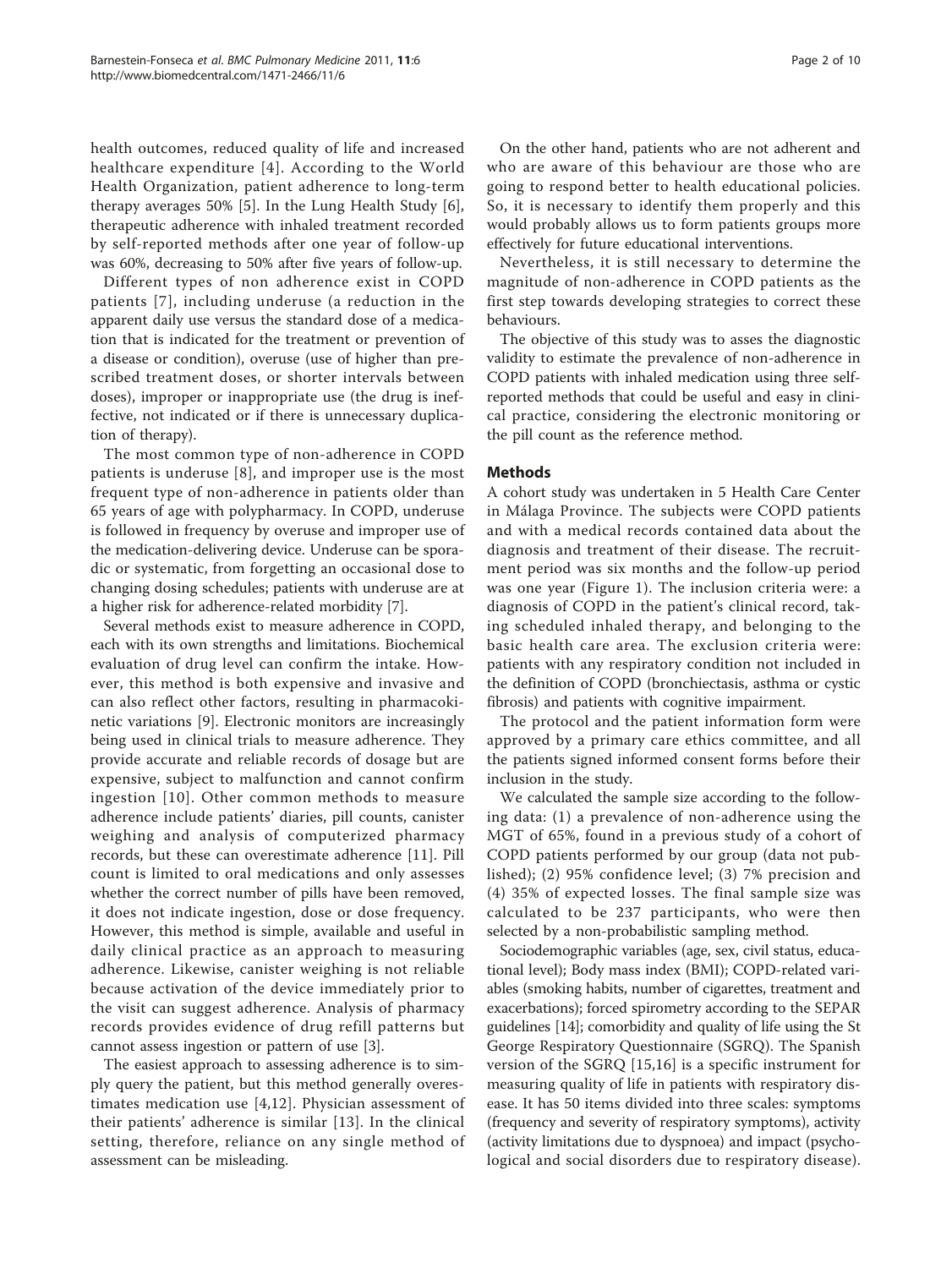<span id="page-2-0"></span>

SGRQ scores range from 0-100, with zero indicating no impairment in quality of life. The SGRQ can be applied by a self-administered way or it can be read to the subject if he has reading impairments. We selected the second way because of the low social and cultural level of the study group.

# Adherence

Adherence to (or compliance with) a medication regimen is generally defined as "the extent to which a person's behaviour -taking medication, following a diet and/or executing lifestyle changes- corresponds with agreed recommendations from a health care provider"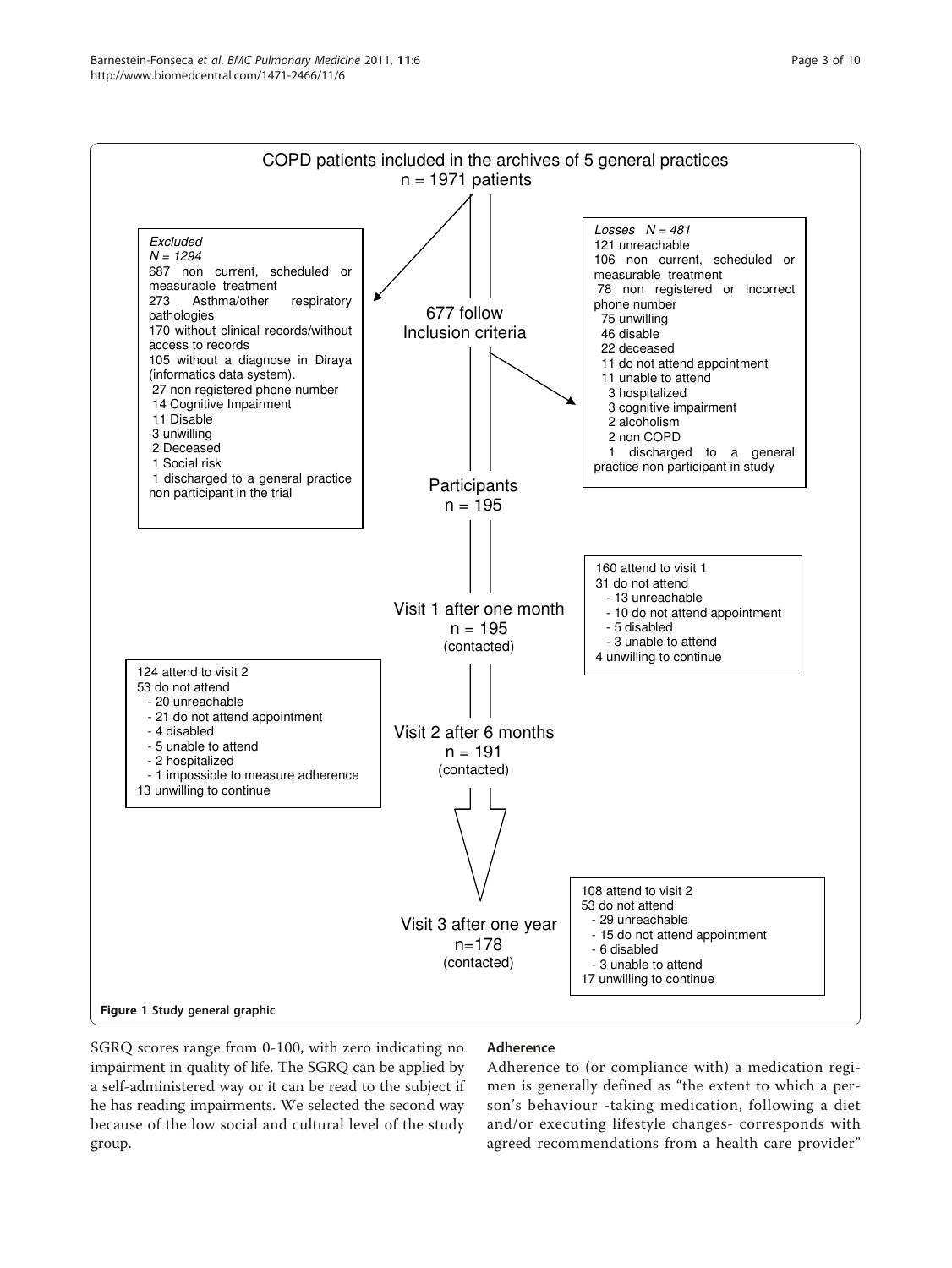[[17\]](#page-9-0). Adherence to inhaled therapy was measured by dose/pill count or electronic monitoring. This was considered to be the reference method, and was performed at an unexpected appointment at the health centre. An electronic dose counter (DOSER [[18\]](#page-9-0)) was used to recount the metered dose inhaler (MDI) devices, and doses or pills were counted in the other inhaler devices.

Adherence was measured as the number of pills or doses taken divided by the number of pills or doses prescribed, multiplied by 100 (expressed as a percentage). In accordance with Sackett et al. [[19](#page-9-0)] recommendations, a good adherence is considered when the result of counting is between 80% (20% loss of doses/pills) and 110% (the patient consumes 10% more doses/pills) of doses/pills prescribed. This cutoff point was selected for consistency with other studies [[20\]](#page-9-0).

# Self-reported adherence methods

Three self-reported methods were selected to evaluate treatment adherence: the Haynes and Sackett method [[21](#page-9-0)], the Morinsky Green test [[22](#page-9-0)] and the Batalla test [[23\]](#page-9-0). These questionnaires to assess adherence are normally used for chronic conditions and have been adapted and validated for the Spanish population for conditions such as hypertension and hyperlipidaemia [[24,25\]](#page-9-0).

### Haynes and Sackett method (HST)

Self-reported assessment of adherence was introduced in the following sentence: "People often have difficulty taking their pills for one reason or another and we are interested in finding out any problems that occur so that we can understand them better." Patients were then asked whether they ever missed their pills and, if so, to state their current prescriptions and the average number of tablets missed per month [\[19](#page-9-0)]. Good adherence was considered to be when the percentage of doses taken was between 80% and 110% of the prescribed dose.

# Morinsky Green test (MGT)

We measured the attitude towards treatment using the MGT [[22\]](#page-9-0), adapted by us for use with inhaled medication: (1) Do you ever forget to take your inhaled medication? (2) Are you careless at times about taking your inhaled medication? (3) When you feel better, do you sometimes stop taking your inhaled medication? (4) Sometimes, if you feel worse when you take the inhaled medication, do you stop taking it? We considered good adherence to be when all four questions were answered suitably.

# Batalla test (BT)

The BT provides information about the patients' understanding of their illness [\[23](#page-9-0)]. The questions, adapted to COPD, used in this study were as follows: (1) Is COPD a lifelong disease?, (2) Can you control this disease by quitting smoking and/or with medication?, (3) Mention one or more organs that can get damaged by COPD. We considered good adherence to be when the patient was able to answer these three questions suitably.

### Recruitment and follow-up

Each Health Care Center provided the list of patients included in the COPD Health Program. Once we identified the possible candidates, they were invited by phone to participate in the study and given an appointment at their primary health care centre. At this appointment (recruitment visit: V0) we gave the patients a fuller explanation of the study and they signed the informed consent form prior to inclusion. After inclusion we measured all the study variables.

In addition, at this first visit we provided the patients with a new MDI with an electronic dose counting device or a new device for pill/dose count, and the patients were told they would be phoned again for review but they were not told when this would take place. The patients were given another appointment after one month (V1) and the treatment adherence was evaluated by electronic monitoring or pill/dose count along with the self-reported adherence tests.

The participants were again contacted five months after the first visit and a new MDI with a dose counting device or a new device for pill/dose count was provided. The count was done one month later (6 months visit: V2), along with self-reported adherence tests. We also measured other variables changes.

Finally, 11 months after starting the study, the patients were given an appointment in order to receive another new counting device, which was read the following month (one year visit: V3), along with self-reported adherence tests, forced spirometry, SGRQ and measurement of the other variables.

### Statistical analysis

A descriptive analysis was made of all the study variables, calculating the mean, median, standard deviation, total frequency and relative frequency of each category; 95% confidence intervals were calculated for the means and proportions. We considered dose/pill count to be the reference method for assessing adherence. We performed two types of analytical strategies [[26\]](#page-9-0) to compare the reference value and the self-reported methods in order to evaluate their validity to diagnose adherence: 1) open comparison to explore the existence of a statistical association between each self-reported questionnaire and the reference method using the Chi-square test, and 2) hierarchy comparison in which we assumed that the reference method is the best method to assess non therapeutic adherence, and we then calculated the kappa value (as a measure of agreement between the reference method and each self-reported test), the basic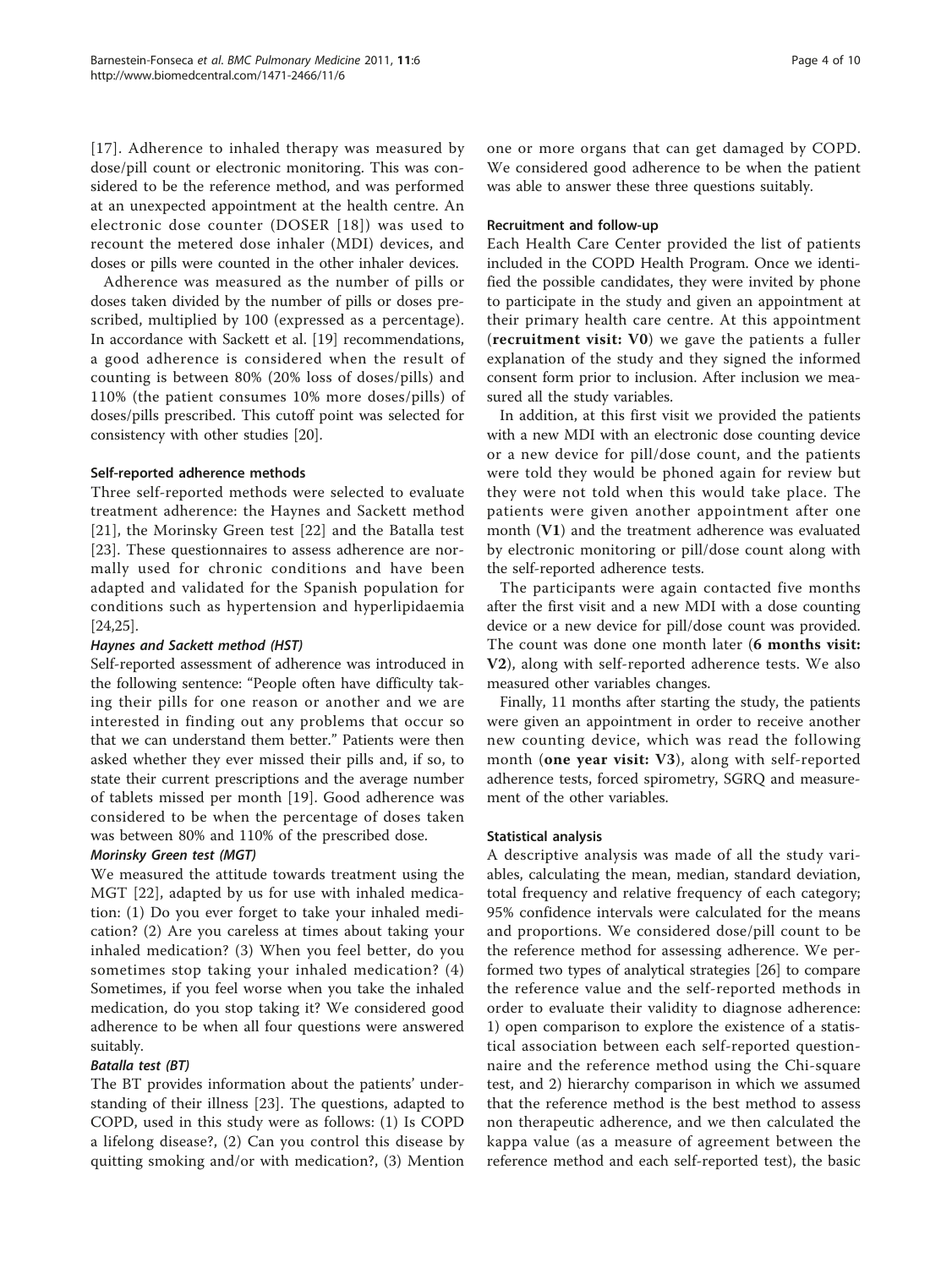diagnostic descriptors (sensitivity and specificity) and their combination (likelihood ratio) for each of the selfreported methods. To achieve this we elaborated  $2 \times 2$ tables and calculated the following indicators of diagnostic validity for each test: Sensitivity = true positive/(true positive+false negative); Specificity = true negative/(true negative+false positive); Positive likelihood ratio = sensitivity/(1-specificity); Negative likelihood ratio = (1-sensitivity)/specificity. The data analysis was carried out using the statistical package SPSS/PC, version 15.0.

# Results

# Sample characterization

### Baseline

The main reasons for losses were, firstly, the difficulties experienced in the review of the clinical records; the clinical records of 1971 COPD patients were reviewed but we found many false positive COPD diagnoses as well as other respiratory conditions classified as COPD. Secondly, the strict inclusion criteria used in this study, such as the use of inhalers with a dose counter or that could use a DOSER device. In addition, we were unable to contact many patients and others refused to participate in the study (Figure [1](#page-2-0)).

The final sample consisted of 195 patients with a diagnosis of COPD (Table 1), predominantly male (93.8%), with a mean age of 69.59 years (95% CI, 68.29-70.89 years), and with a low educational level

|  |  | Table 1 Sociodemographic and clinical profile |  |  |  |  |
|--|--|-----------------------------------------------|--|--|--|--|
|--|--|-----------------------------------------------|--|--|--|--|

| Number of subjects              | 195                 |
|---------------------------------|---------------------|
| Gender                          |                     |
| Male                            | 93.8%               |
| Age (mean, 95% CI)              | 69.59 (68.29-70.89) |
| <b>Education levels</b>         |                     |
| Without education               | 50%                 |
| Primary education               | 35.4%               |
| Secondary education             | 9.4%                |
| Higher education                | 4.7%                |
| Civil Status                    |                     |
| Single                          | 3.6%                |
| Married                         | 85.6%               |
| Widowed                         | 8.7%                |
| BMI (mean, 95% CI)              | 29.55 (28.87-30.23) |
| Smoking habits                  |                     |
| Non smokers                     | 7.2%                |
| Smokers                         | 23.6%               |
| <b>Fx smokers</b>               | 69.2%               |
| N° exacerbations (mean, 95% CI) | $1.41(1-1.8)$       |
| N° visits at PCC                | 4.78                |
| N° visits due to COPD           | 2.06                |
| IC: Confidence interval.        |                     |

PCC: Primary Care Center.

(50% with no studies). At the time of the study, 23.6% were active smokers, with a mean of 17.52 cigarettes per day (95% CI, 14.34-20.7) and many were overweight [mean BMI 29.55 (95% CI, 28.87-30.23)]. Concerning the COPD severity stage, 71.5% were classified as mild to moderate, with a mixed spirometric pattern (62.5%), and a mean FEV1 of 56.86 (SD:18.85). More than half the patients had experienced at least one exacerbation in the last year [mean exacerbations 1.41 (95% CI, 1-1.8)].

Drug therapy The treatment prescribed for their condition is shown in Figure 2 (represented as the percentage of patients receiving a particular treatment). We see that 92.8% of the patients were taking anticholinergic drugs, 47% short-acting and 74% long-acting, prescribed either individually or jointly according to the cases. Beta-2 agonists were prescribed for 86.2% of the patients, 68.45% of these were short-acting and 77.38% long-acting. Inhaled corticosteroids were prescribed for 68.7% of the patients, in most cases combined with a beta-2 agonist. Figure 2 also provides information about the other drugs. Most patients (89.6%) were prescribed combined therapy from more than one pharmacological group. The most frequent treatment was the combination of 3 groups (46.6%): an anticholinergic drug with a long-acting beta-2 adrenergic agonist and an inhaled corticosteroid.

Quality of life The SGRQ scores were: symptoms scale, 46.03 (95% CI, 43.25-48.81); activity scale, 61.2 (95% CI, 58.15-64.25); impact scale, 35.34 (95% CI, 32.56-38.12); and total score, 44.96 (95% CI, 42.46-47.46).

Adherence measures Self-reported methods were also used at the first inclusion visit, observing variability in the outcomes. This enabled us to determine that the percentage of patients with good adherence was 99.5% with the HST, 55.9% with the BT, and 52.1% with the MGT.

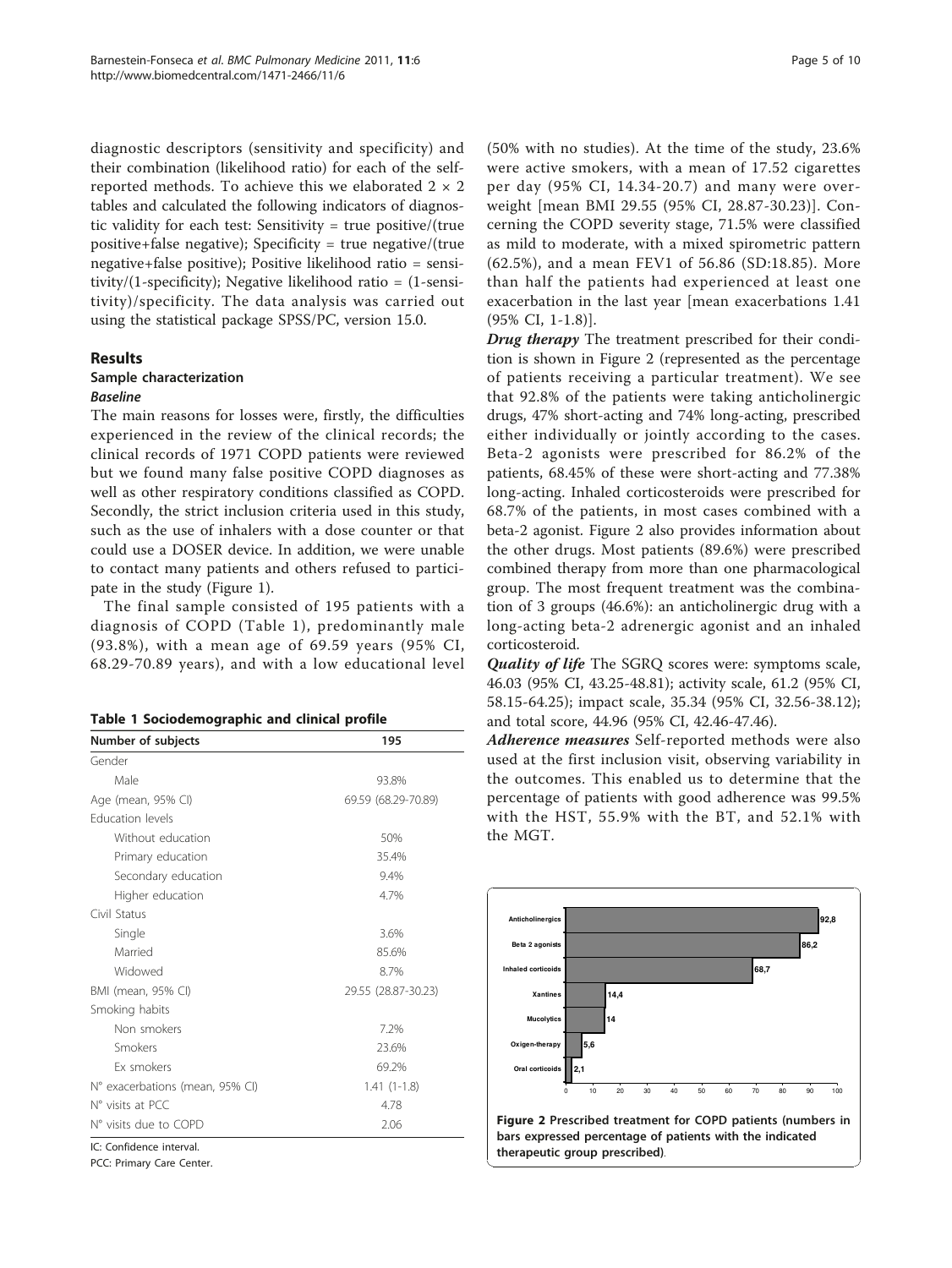### <span id="page-5-0"></span>Follow-up

V1: 160 patients (82%) out of the 195 included in the study attended the first control visit one month after inclusion. The losses at follow-up and their reasons are shown in Figure [1](#page-2-0). Of the 160 patients evaluated, 13 changed their therapeutic procedure, using inhalers when needed with no scheduled treatment; these patients were thus excluded from the analysis. A change in prescription occurred in 8.1% of the patients, half of them due to addition of another medicine, mostly because of an exacerbation or a cold, and 37.27% because of a dose modification. At least one exacerbation in the month following the inclusion visit was experienced by 18.8% of the patients.

V2: 124 (63.5%) out of the 195 included in the study attended the second control visit after 6 months (Figure [1](#page-2-0)). Of the 124, eight changed their therapeutic procedure, using inhalers when needed with no scheduled treatment; these patients were thus excluded from the analysis. A change in treatment was made for 26.2% of the patients, 40.45% due to the addition of a new drug and 34.35% due to a dose change. At least one exacerbation in the 6 months following the inclusion visit was experienced by 31.7% of the patients.

V3: 108 (55.4%) out of the 195 included in the study attended the third control visit one year after inclusion (Figure [1\)](#page-2-0). Of the 108, 38.6% experienced a change in their prescription, most frequently concerning the addition of a new drug (26.68% of the cases), followed by a dose change (21.24%) and total treatment renewal (13.21%). At least one exacerbation since the previous follow-up visit was experienced by 35.7% of the patients. **Treatment adherence V1:** Adherence prevalence using the reference method was 68.1%. When we assessed the self-reported adherence methods, these were 100% for the HST, 60.8% for the MGT and 46.9% for the BT. The MGT detected 24 of the 45 patients classified as non-adherent by RM method, while the BT found 31. Considering both tests together, 38 out of the 45 nonadherent patients were detected. The chi-square test showed a significant association between the reference method and the self-reported methods (Table 2). The measure of agreement by kappa  $(k)$  between MGT and the reference method was  $0.194$  (p = 0.019), for the BT  $k = 0.194$  (p = 0.011), and when we considered both tests together  $k = 0.143$  (p = 0.019).

V2: We observed an adherence prevalence of 80% evaluated by the reference method and of 100%, 67.7% and 61.9% for the HST, the MGT and the BT. The MGT detected 14 of the 21 patients with non-adherence, while the BT found 15. Considering both tests together, 19 out of the 21 patients with non-adherence were detected. The chi-square test showed a significant association between the reference method and the selfreported methods (Table 2). The measure of agreement by kappa (k) between MGT and the reference method was 0.348 ( $p = 0.001$ ), for the BT  $k = 0.311$  ( $p = 0.001$ ) and when we considered both tests together  $k = 0.255$  $(p = 0.001)$ .

V3: We observed an adherence prevalence of 84% evaluated by the reference method. When we assessed the indirect adherence methods, these were 100% for the HST, 64.1% for the MGT and 64.9% for the BT. The MGT detected 5 of the 15 patients with nonadherence, while the BT found 7. Considering both tests together, 10 out of the 15 patients with non-adherence were detected. The chi-square test showed no significant association between the reference method and the selfreported methods at this visit (Table 2). The measure of agreement by kappa  $(k)$  between MGT and the reference method was 0.021 (p = 0.82), for the BT  $k = 0.093$  (p = 0.30) and when we considered both tests together  $k =$ 0.053 ( $p = 0.43$ ).

Figure [3](#page-6-0) shows the course of inhaled treatment adherence over time. We can see an increase of adherence along the study in all indirect methods used.

Table [3](#page-7-0) shows the diagnostic validity characteristics of the two adherence evaluation methods.

### **Discussion**

The diagnostic instruments [\[27](#page-9-0)] used in medicine have traditionally been considered as a mean to reduce diagnostic uncertainty. This uncertainty reaches important levels if we are trying to diagnose an entity such as treatment adherence, which is influenced by a great diversity of factors. As treatment adherence has to be quantified with the best test available, it is necessary to evaluate which methods are most suitable for clinical

Table 2 Open comparison of adherence prevalence between the self-reported methods and the reference method by the chi-square test

|                                    | ∣ month                       | 6 months                      | 12 months                     |
|------------------------------------|-------------------------------|-------------------------------|-------------------------------|
| Dose/pill count                    | 68.1% (60.9-75.3)             | 80% (73-87)                   | 84%(77-90)                    |
| Morinsky-Green Test                | 60.8% (53.3-68.3) $p = 0.019$ | 67.6% (59.4-75.8) $p < 0.001$ | 69.1% (60.4-77.8) $p = 0.820$ |
| Batalla Test                       | 46.9% (39.2-54.6) $p = 0.011$ | 61.9% (53.4-70) $p < 0.001$   | 64.9% (55.9-73.9) $p = 0.306$ |
| Morinsky-Green Test + Batalla Test | 28.7% (21.7-35.7) $p = 0.002$ | 43.8% (35.1-52.5) $p < 0.001$ | 42.6% (33.6-51.6) $p = 0.633$ |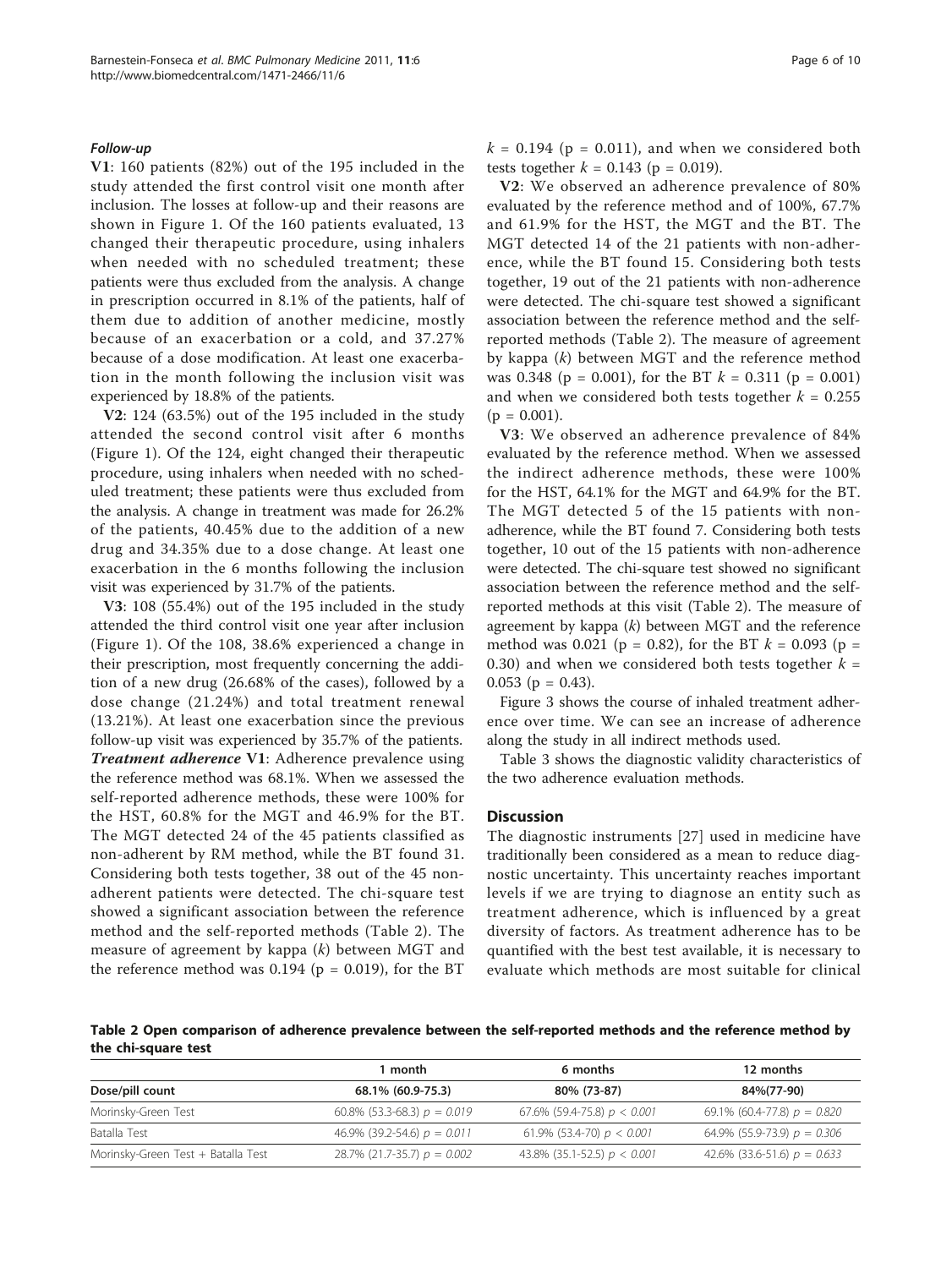monitoring and then measure the indicators of diagnostic validity [[24,25](#page-9-0)], selecting a reference method that should be considered as a gold standard.

In the current study we aimed to review all these points, centred on patients included in COPD care programs in general practice setting. The first difficulty encountered was the high percentage of patients included in the COPD records with an incorrect diagnosis or the lack of data necessary to locate the patients. These situations accounted for most of the losses at the start, as well as during the monitoring period of the trial. Nevertheless, no significant differences were found between the losses and those who were included, so we can conclude that the main effect of these losses is probably related with statistical power. The final study sample was similar to that described by others, except for a higher mean age and a lower educational level [[28,29\]](#page-9-0). We still have a high prevalence in male sex probably due to the smoking habit in our area. Patients with mild to moderate COPD stages are predominant in the sample because SEPAR guidelines [[30\]](#page-9-0) recommend the management of these patients at primary care setting and the management of patients with severe and very severe COPD by the Neumologist. Patients with mild-moderate COPD predominated in our sample, most of them receiving medical treatment with anticholinergic and beta-2 agonist drugs, as recommended at this stage of the disease [\[30,31\]](#page-9-0).

By telephoning the patient unexpectedly one day before the appointment at the health centre to review adherence we attempted to avoid any behavioural changes that could affect treatment adherence in the days before the appointment.

For patients with chronic diseases seen in the primary care setting, the dose/pill count or electronic monitoring at the general practice have been used as the reference method to define the diagnostic validity of the selfreported methods [[24](#page-9-0),[25,32](#page-9-0)-[34](#page-9-0)], although it was found that 22% of patients with hypertension who opened the electronic monitoring (EM) containers did not take sufficient drugs and 35% who seemed to take their pills did not open the EM container as frequently as prescribed [[33\]](#page-9-0). The main disadvantage of this method is that it assumes that every missing dose/pill from the package has been taken by the patient. Accordingly, we can consider that it overestimates the prevalence of treatment adherence. However, the dose/pill count and EM are simple, available and less expensive than others methods. This is why we used the dose/pill count as the reference method in our study. No perfect reference method (gold standard) exists owing to the nature of the process that we are studying, so we assume we have made the imperfect gold standard bias [\[26](#page-9-0)]. The use of an electronic counter for MDI in COPD is usual [\[3,4,6](#page-9-0)], but in fact the measure of adherence is more frequently obtained by self-reported methods [\[3,7](#page-9-0)].

The adherence prevalence in our study, with the dose/ pill count, was similar to that found in other studies [[35-37](#page-9-0)], although in these studies the measure of adherence was made by different methods: canister weight [[35](#page-9-0)], pharmacy database medication refill [[36\]](#page-9-0), or selfreported methods [\[37\]](#page-9-0). We detected an improvement on adherence prevalence over time that could be explained by two features. The first is the Hawthorne effect along the study (ie, tendency of subjects participating in a research study to change their behaviour). Although this could affect overall estimates of adherence, the implications might be less important in comparing results of different measurements tools (unless, of course, the effect is differentially captured by each measurement tool); furthermore, it is difficult to perceive that any potential Hawthorne effect would be maintained over the many months of study. The second one is related with a sample self-selection, where the better adherent patients were who continued in the study over time.

Three instruments were selected in the present study as methods of evaluating self-reported of adherence. These methods have been validated in chronic disorders other than respiratory diseases [[24,25,33,34](#page-9-0)].

Comparison of the prevalence found using the reference method with the estimates of the self-reported methods shows that self-reported adherence using the HST overestimated the adherence percentage, while the MGT and the BT produced lower compliance values. Although self-reported compliance using the HST has shown an adequate diagnostic validity in other trials with chronic patients [[23](#page-9-0),[24](#page-9-0)], in our COPD study it overestimated adherence and showed no changes over time (as can be seen in Figure 3), since it classified as

<span id="page-6-0"></span>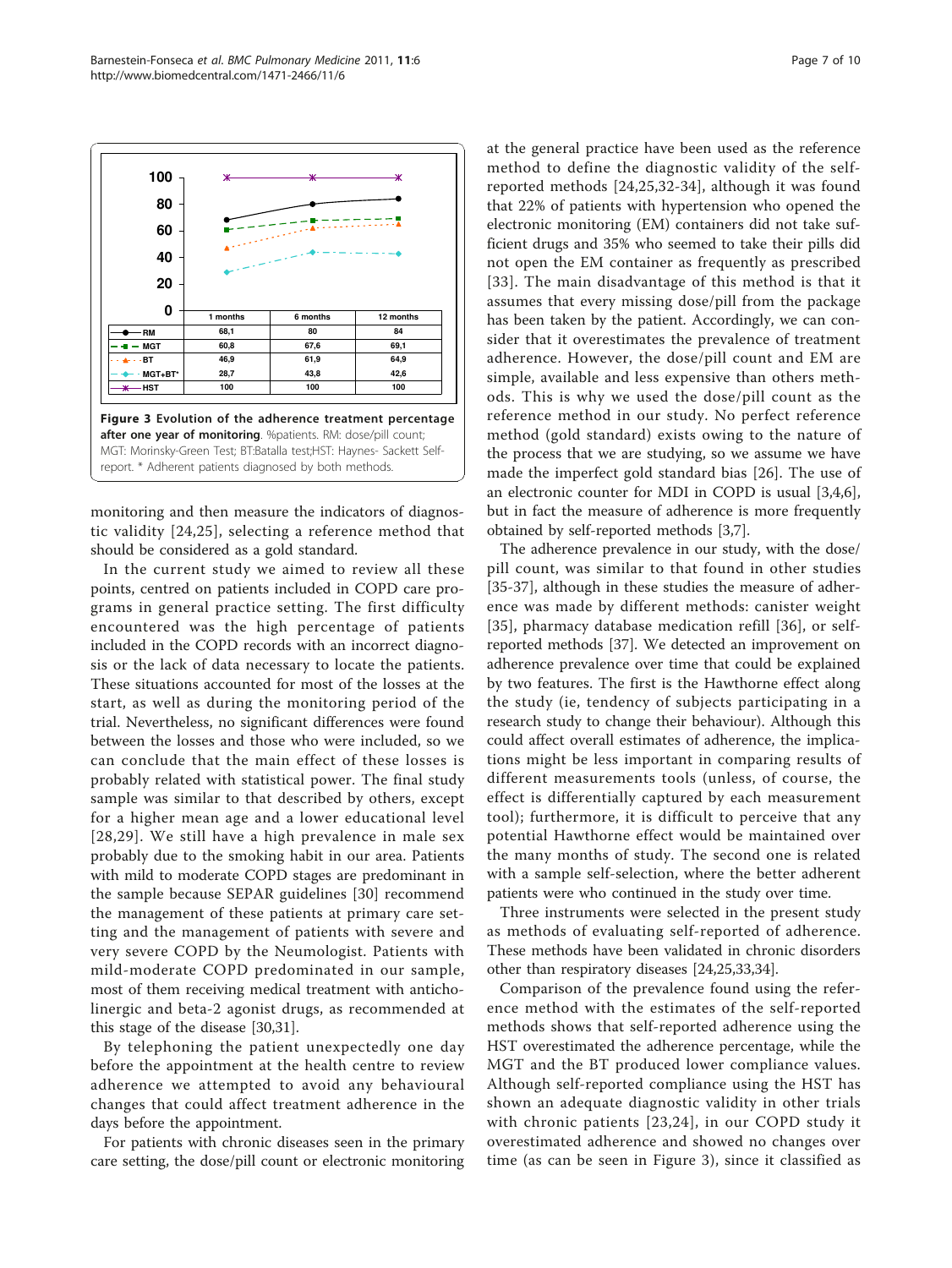<span id="page-7-0"></span>

| Table 3 Diagnostic validity of self-reported methods to detect non adherent patients with the prescribed treatment |  |  |
|--------------------------------------------------------------------------------------------------------------------|--|--|
|--------------------------------------------------------------------------------------------------------------------|--|--|

|                                                                    | VISIT <sub>1</sub>   | VISIT <sub>2</sub>  | VISIT <sub>3</sub>   |
|--------------------------------------------------------------------|----------------------|---------------------|----------------------|
| Non adherence (reference method)                                   | 31.9%                | 20%                 | 16%                  |
|                                                                    |                      |                     |                      |
| Morisky-Green Test                                                 |                      |                     |                      |
| Non adherence                                                      | 39.2%                | 32.4%               | 30.9%                |
| Sensitivity                                                        | 53.33% (38.76-68)    | 66.66%(46.66-86.66) | 33.33%(10.3-56.3)    |
| Specificity                                                        | 67.34% (58.06-76.62) | 76.19% (67-85.3)    | 69.62%(59.6-79.6)    |
| Positive Predictive Value                                          | 42.86%               | 41.17%              | 17.24%               |
| Negative Predictive Value                                          | 75.86%               | 90.14%              | 84.61%               |
| Positive Likelihood Ratio                                          | 1.66                 | 2.79                | 1.09                 |
| Negative Likelihood Ratio                                          | 0.69                 | 0.43                | 0.95                 |
| <b>Batalla Test</b>                                                |                      |                     |                      |
| Non adherence                                                      | 53.1%                | 38.1%               | 35.1%                |
| Sensitivity                                                        | 68.88%(55.36-82.4)   | 71.43%(52.1-90)     | 46.66%(21.6-71.66)   |
| Specificity                                                        | 55.1%(45.3-64.9)     | 70.23%(60.5-80)     | 67.09%(57.09-77.09)  |
| Positive Predictive Value                                          | 40.79%               | 37.5%               | 21.21%               |
| Negative Predictive Value                                          | 85.07%               | 90.77%              | 86.88%               |
| Positive Likelihood Ratio                                          | 1.53                 | 2.38                | 1.41                 |
| Negative Likelihood Ratio                                          | 0.56                 | 0.4                 | 0.79                 |
| MGT-BT <sup>1-</sup> (non.adherent at least by one of two methods) |                      |                     |                      |
| Non adherence                                                      | 71.3%                | 56.2%               | 57.4%                |
| Sensitivity                                                        | 84.44%(74-95)        | 90.47%(78.47-100)   | 66.66% (56.66-76.66) |
| Specificity                                                        | 34.69%(25.3-44.1)    | 52.38%(42.38-62.38) | 44.3%(34.3-54.3)     |
| Positive Predictive Value                                          | 37.25%               | 32.2%               | 18.51%               |
| Negative Predictive Value                                          | 82.92%               | 95.6%               | 87.5%                |
| Positive Likelihood Ratio                                          | 1.29                 | 1.89                | 1.19                 |
| Negative Likelihood Ratio                                          | 0.45                 | 0.18                | 0.75                 |
| MGT-BT <sup>2-</sup> (non-adherent by the two methods)             |                      |                     |                      |
| Non adherence                                                      | 21%                  | 14.3%               | 8.5%                 |
| Sensitivity                                                        | 37.77% (23.6-52)     | 47.62%(26.6-68.6)   | 13.3%(0-30)          |
| Specificity                                                        | 86.73%(80-93.4)      | 94.04% (89-99)      | 92.49%(86.6-98.2)    |
| Positive Predictive Value                                          | 56.66%               | 66.66%              | 25%                  |
| Negative Predictive Value                                          | 82.52%               | 87.77%              | 84.88%               |
| Positive Likelihood Ratio                                          | 2.84                 | 7.98                | 1.77                 |
| Negative Likelihood Ratio                                          | 0.71                 | 0.55                | 0.93                 |
|                                                                    |                      |                     |                      |

Morinsky-Green Test : MGT; Batalla Test:BT; Sensitivity : S ; Specificity : E ; Positive Probability Ratio: PPR.

adherent 100% of the patients at all three evaluations made. Therefore, we do not consider it suitable to use for this disease.

The open comparison of adherence prevalence between the self-reported methods and the reference method (Table [2](#page-5-0)) shows a significant association ( $p <$ 0.05) at V1 and V2. No significant association was seen at V3, possibly due to the low number of non-adherent patients.

In order to determine the suitability of the other two methods, we measured their agreement by kappa. The agreement between the reference method and the selfreported methods was poor at V1 ( $k = 0.143$ -0.194) and fair at V2 ( $k = 0.255 - 0.348$ ). Thus, although there is agreement between the two measures of adherence, the concordance was low. However, no kappa value can be universally regarded as indicating good agreement, and this value cannot substitute clinical judgement [[38\]](#page-9-0).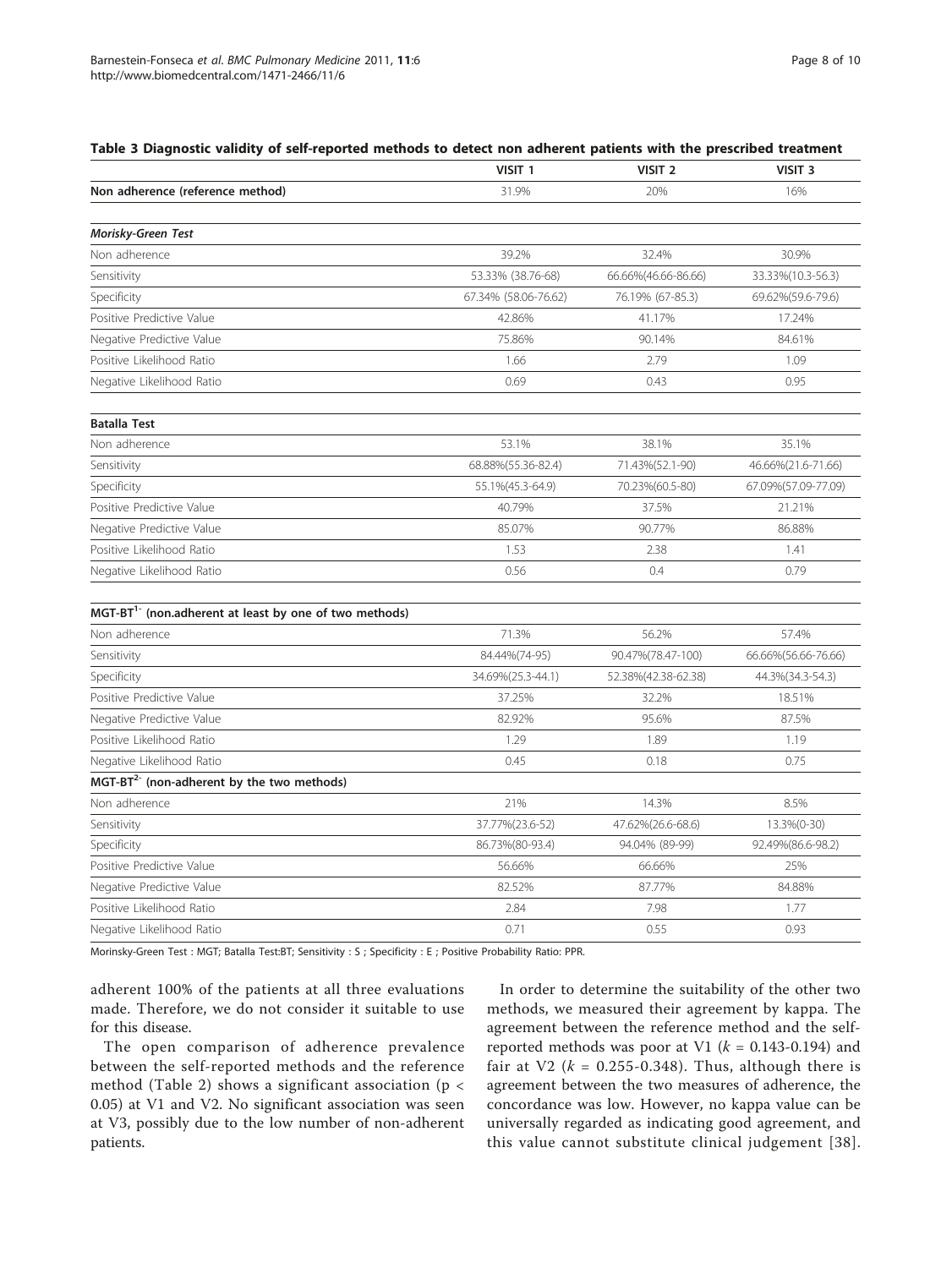<span id="page-8-0"></span>In addition, the kappa value depends on the proportion of subjects in each category [\[38](#page-9-0)]. In our case this characteristic of kappa was very important because of the great difference between the proportion of adherent and non-adherent subjects during the follow-up. At V1 and V2 the proportion difference was 2:1, but at V3 this difference was more than 4:1. In this situation the calculated kappa value can be misleading and we have to consider the clinical context for its interpretation.

The MGT shows the attitude towards treatment, the BT shows the understanding of the illness and the reference method informs us about the action of taking the treatment. We think that the measures of adherence all assess the same behaviour, though with a few differences, i.e., the focus, the question itself and the different components of behaviour. These differences could, we believe, explain the poor magnitude for agreement.

The diagnostic validity indicators obtained by the other two self-reported methods (MGT and BT) considered independently show a sensitivity and specificity fluctuating between 33.33% and 66.66% for the MGT and between 47% and 69% for the BT. These values changed when we considered both tests together (both tests classify the patient as non-adherent), observing a considerable increase in the specificity, which varied between 86% and 94%, with a reduction in sensitivity (13-47%). These values match those of other trials for chronic diseases, in which the specificity surpasses sensitivity [\[24,25\]](#page-9-0). In our case this means that we would classify correctly adherent subjects (true negative) because sensitivity is low and specificity is high. In clinical practice this is very useful because when you use both tests with a patient and he or she is classified as adherent you can be sure that this is the case.

If we consider the likelihood ratio to detect nonadherent patients we see that it varied between 2.84 at V1 and 7.98 at V2 (when the non-adherence prevalence was 21%), which means that when the result of both tests identifies a patient as non-adherent with the scheduled inhaled treatment, it is nearly 8-fold more likely to be a true positive value. At V3 (when the non-adherence prevalence was 16%), the likelihood ratio decreased to 1.77. This result suggests that there is a critical point of non-adherence prevalence below which the tests lose their ability to detect non-adherent behaviour with sufficient reliability.

Considering all the results of the study, we propose a practical approach to assess self-adherence in clinical practice that depends on the expected adherence prevalence:

- If we expect a high or medium non-adherence prevalence in our clinical setting, we can use the selfreported methods (MGT and BT together) to detect and to follow-up the non-adherent patients. We can thus detect non adherence in a simple and rapid manner.

- If we expect a low non-adherence prevalence, we can use the dose/pill count or EM for MDI devices.

### Conclusion

Despite the fact that methods to measure adherence are not perfect, it is better to use them in a homogeneous and structured manner rather than not to take them into account. The dose/pill count could be chosen in clinical practice, even though we know that it overestimates adherence. An alternative to the dose/pill or EM count is a self-reported method, but the diagnostic validity of the two tests performed independently is low. Nevertheless, when they are considered together they have a higher potential to detect patients with nonadherence to therapeutic regimens and at a low cost.

Despite the limitations of this study, we nevertheless consider that it gives us more information with which to improve the quantitative evaluation of adherence by the COPD patient. However, an important problem still remains to be resolved: the incorrect use of the different inhaler devices, even in compliant patients, in whom it should also be evaluated.

#### Author details

<sup>1</sup> Family and Community Medicine Teaching Unit of Malaga. Health District Malaga. Málaga, Spain. <sup>2</sup>Vélez Sur Health Centre. Axarquía Health District Vélez Málaga (Málaga), Spain. <sup>3</sup>Sociologist. Family and Community Medicine Teaching Unit of Malaga. Health District Malaga. Málaga, Spain. 4 Farmacoeconomy and SRI Unit. Farmacoeconomy and Clinical Therapeutic Department. Faculty of Medicine. Malaga University. Málaga, Spain. <sup>5</sup>Family and Community Medicine Teaching Unit of Malaga. Health District Malaga. Málaga, Spain. <sup>6</sup>Family and Community Medicine Teaching Unit of Malaga. Health District Malaga. Málaga, Spain.

#### Authors' contributions

PBF was involved in drafting the manuscript and writing it. She participated in coordination of the study, recruitment and follow-up of the patients and statistical analysis and interpretation of data. JLF was involved in recruitment and follow-up of the patients, interpretation of data and writing the manuscript. FVE was involved in recruitment and follow-up of the patients, interpretation of data and writing the manuscript. AGR was involved in the design and coordination of the study, and statistical analysis and interpretation of data. Finally he participated in writing the manuscript. DPT was involved in the design and coordination of the study, and interpretation of data. Finally he participated in writing the manuscript. FLF was involved in writing the manuscript. She participated in the design and coordination of the study, and statistical analysis and interpretation of data. All authors have read and approved the final version of the manuscript.

#### Competing interests

The authors declare that they have no competing interests.

Received: 29 June 2010 Accepted: 24 January 2011 Published: 24 January 2011

### References

1. Halbert RJ, Isonaka S, George D, Igbal A: [Interpreting COPD prevalence](http://www.ncbi.nlm.nih.gov/pubmed/12740290?dopt=Abstract) [estimates: what is the true burden of disease?](http://www.ncbi.nlm.nih.gov/pubmed/12740290?dopt=Abstract) Chest 2003, 123:1684-92.